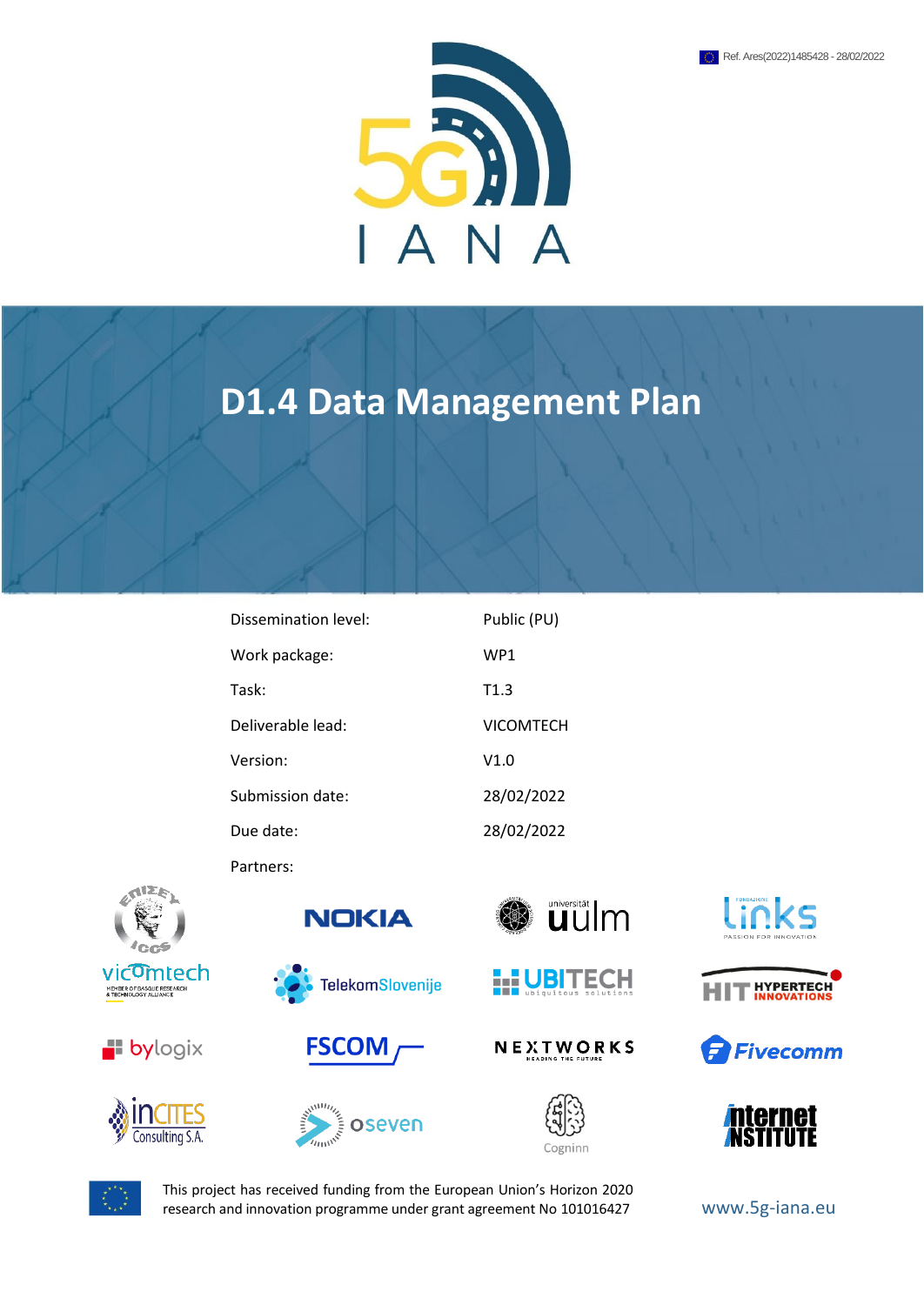



# **Authors**

| Authors in alphabetical order |              |                       |
|-------------------------------|--------------|-----------------------|
| <b>Name</b>                   | Organisation | Email                 |
| Andrea Suárez                 | Vicomtech    | asuarez@vicomtech.org |
|                               |              |                       |

# **Control sheet**

| Version history  |            |                             |                                      |
|------------------|------------|-----------------------------|--------------------------------------|
| Version          | Date       | Modified by                 | Summary of changes                   |
| V <sub>0.1</sub> | 29/11/2021 | Andrea Suárez               | Initial ToC                          |
| V <sub>0.2</sub> | 27/01/2022 | Andrea Suárez               | First Draft                          |
| V <sub>0.3</sub> | 28/01/2022 | Marcos Nieto                | Formatting and revision              |
| V <sub>0.4</sub> | 02/02/2022 | Andrea Suárez               | Pre-final version for review         |
| V <sub>0.5</sub> | 14/02/2022 | Eirini Liotou               | Minor inputs                         |
| V <sub>0.6</sub> | 14/02/2022 | Andrea Suárez               | Consolidated version for review      |
| V <sub>0.7</sub> | 24/02/2022 | Andrea Suárez, Marcos Nieto | Added modifications from peer-review |
| V1.0             | 25/02/2022 | Andrea Suárez               | Consolidated version for submission  |

| Peer review       |                         |            |
|-------------------|-------------------------|------------|
|                   | Reviewer name           | Date       |
| <b>Reviewer 1</b> | Eirini Liotou (ICCS)    | 22/02/2022 |
| <b>Reviewer 2</b> | Dimitris Klonidis (UBI) | 23/02/2022 |

# **Legal disclaimer**

*The information and views set out in this deliverable are those of the author(s) and do not necessarily reflect the official opinion of the European Union. The information in this document is provided "as is", and no guarantee or warranty is given that the information is fit for any specific purpose. Neither the European Union institutions and bodies nor any person acting on their behalf may be held responsible for the use which may be made of the information contained therein. The 5G-IANA Consortium members shall have no liability for damages of any kind including without limitation direct, special, indirect, or consequential damages that may result from the use of these materials subject to any liability which is mandatory due to applicable law.*

*Copyright © 5G-IANA Consortium, 2021.*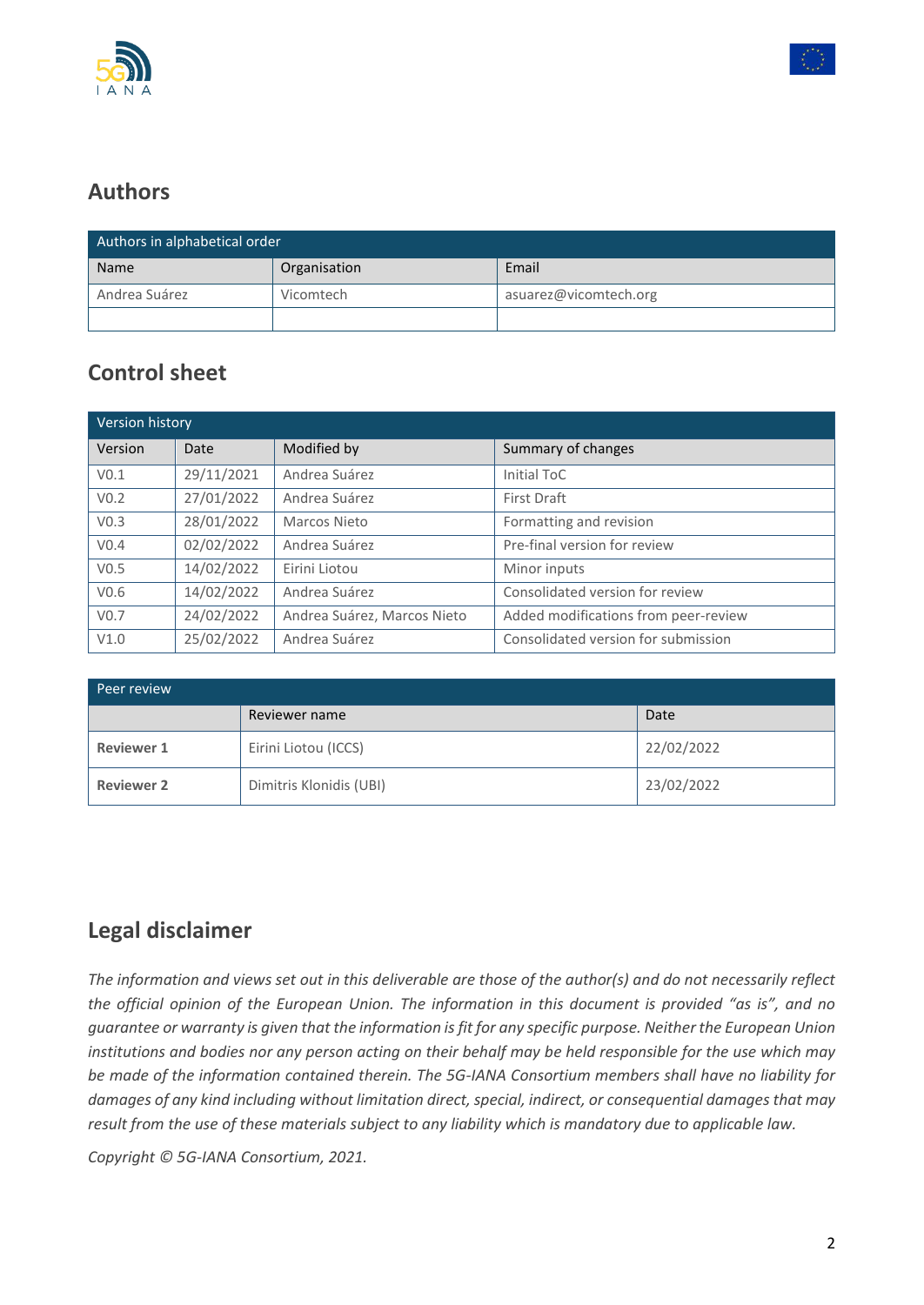



# <span id="page-2-0"></span>**TABLE OF CONTENTS**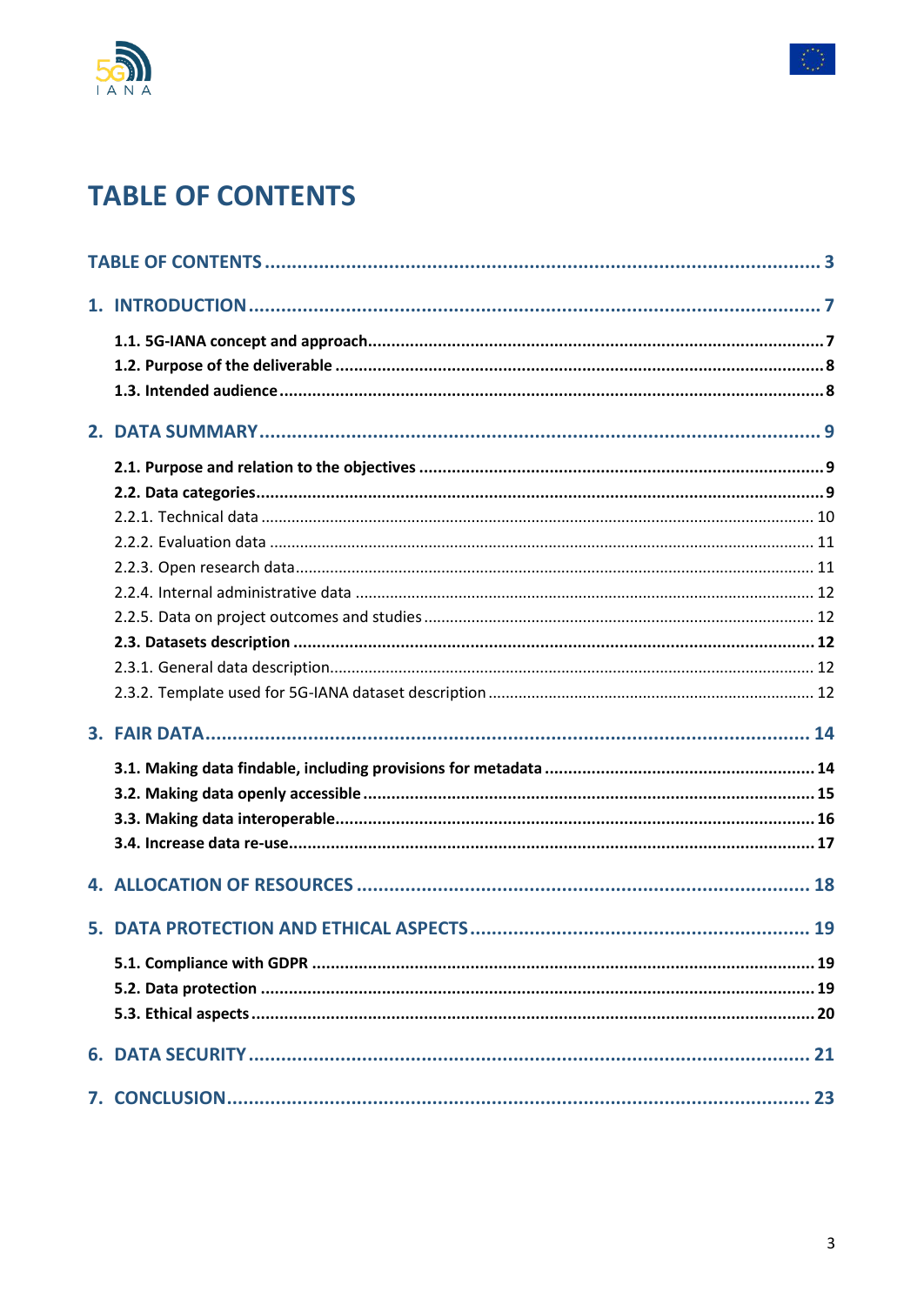



# List of tables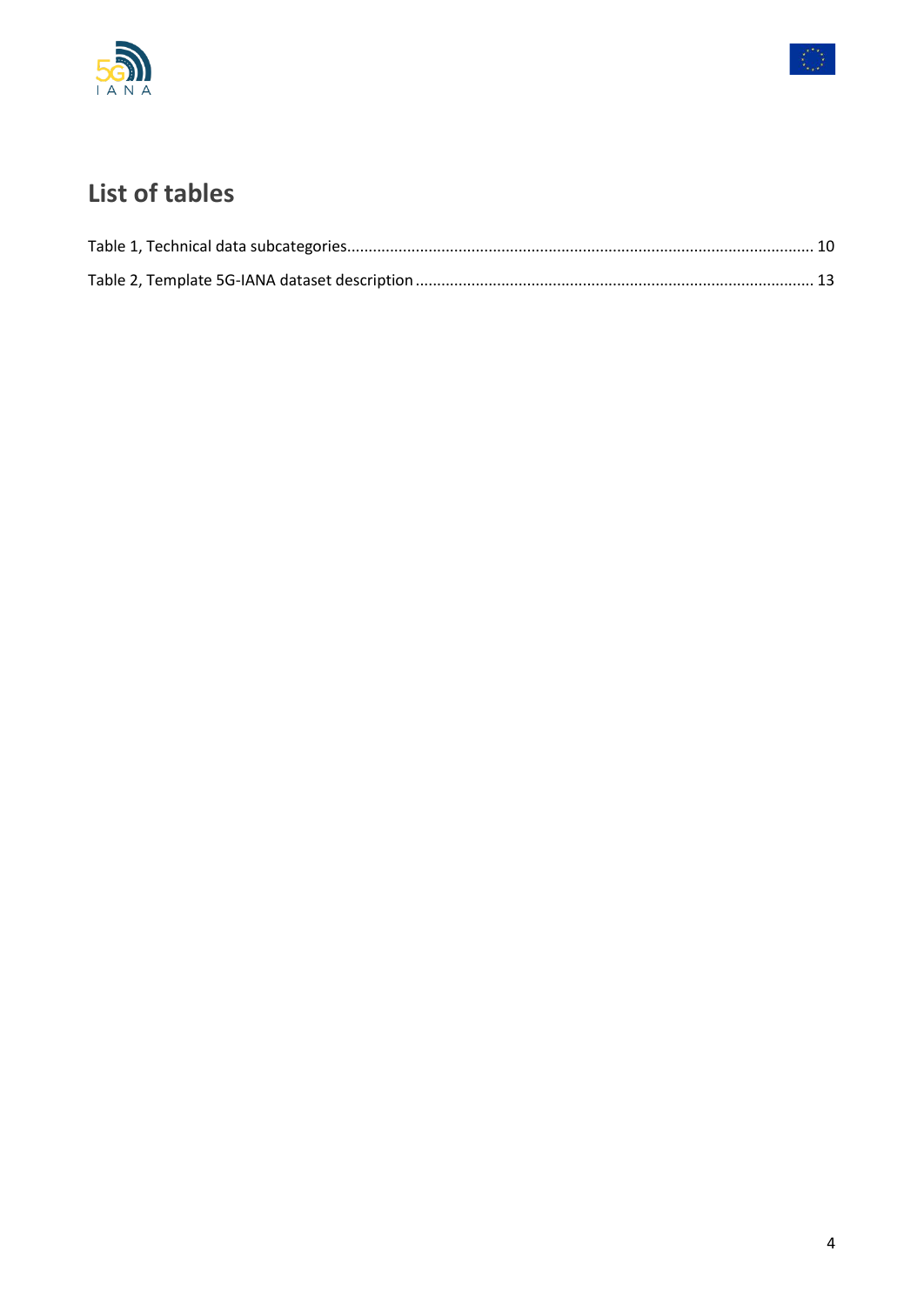



# **ABBREVIATIONS**

| <b>Abbreviation</b> | <b>Definition</b>                                                   |
|---------------------|---------------------------------------------------------------------|
| 5G-IANA             | 5G for Intelligent Automotive Network Applications                  |
| 5G-PPP              | 5G Infrastructure Public Private Partnership                        |
| AGV                 | <b>Automated Ground Vehicle</b>                                     |
| AI                  | Artificial Intelligence                                             |
| <b>AOEP</b>         | Automotive Open Experimental Platform                               |
| API                 | Application Programming Interface                                   |
| <b>ASAM</b>         | Association for Standardization of Automation and Measuring Systems |
| CAN                 | Controller Area Network                                             |
| <b>CSV</b>          | Comma-Separated Values                                              |
| <b>DML</b>          | Distributed Machine Learning                                        |
| <b>DMP</b>          | Data Management Plan                                                |
| <b>DMPO</b>         | Data Manager and Protection Officer                                 |
| <b>ETSI</b>         | European Telecommunications Standards Institute                     |
| EU                  | European Union                                                      |
| <b>FAIR</b>         | Findable, Accessible, Interoperable, Reusable                       |
| <b>GDPR</b>         | <b>General Data Protection Regulation</b>                           |
| <b>GNSS</b>         | <b>Global Navigation Satellite System</b>                           |
| <b>HTTPS</b>        | <b>Hypertext Transfer Protocol Secure</b>                           |
| <b>ISO</b>          | International Organization for Standardization                      |
| <b>JSON</b>         | JavaScript Object Notation                                          |
| KPI                 | Key Performance Indicator                                           |
| <b>MANO</b>         | Management and Orchestration                                        |
| MEC                 | Multi-Access Edge Computing                                         |
| ML                  | Machine Learning                                                    |
| <b>MPEG</b>         | Moving Picture Experts Group                                        |
| OBU                 | On-Board Units                                                      |
| PCD                 | Point Cloud Data                                                    |
| <b>RSU</b>          | Road Side Units                                                     |
| <b>SME</b>          | <b>Small Medium Enterprise</b>                                      |
| <b>VNF</b>          | Virtualised Network Function                                        |
| <b>WP</b>           | Work Package                                                        |
| XML                 | Extensible Markup language                                          |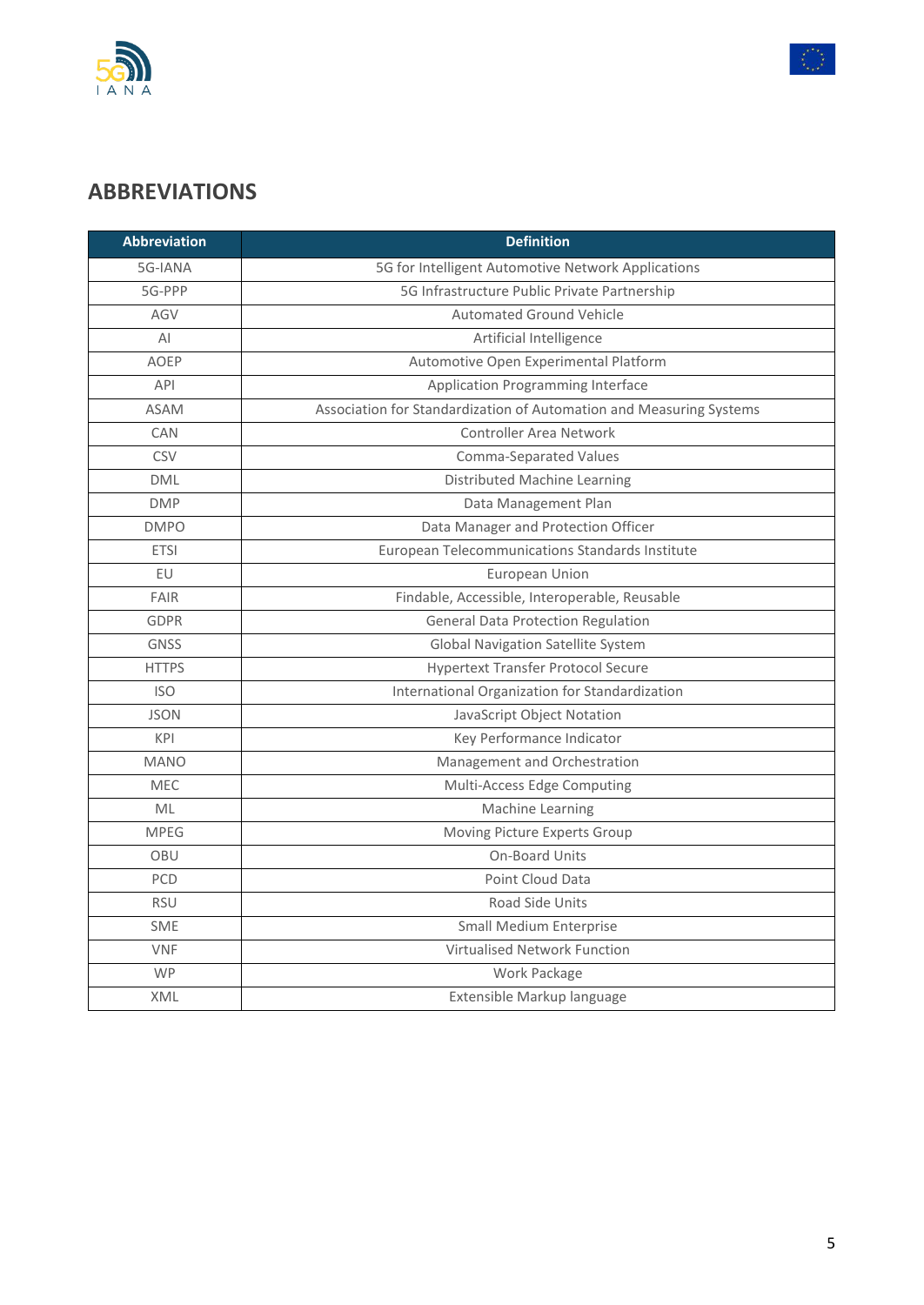



# **Executive Summary**

WP1 of 5G-IANA project targets to ensure an efficient overall management of the 5G-project consortium. In particular, Task 1.3 is devoted to **data management** procedures. This deliverable, D1.4 - Data Management Plan (DMP), aims at providing a detailed description of the data to be generated during the implementation of the project, whether and how it will be exploited or made accessible for verification and re-use, and how it will be curated and preserved. Thus, the objective is to provide guidelines that will define simple and practical pointers during the implementation and validation stages of the project, support compliance on underlying legal obligations and promote the adoption of best data management practices.

The deliverable has been structured according to the European Commission's guidelines<sup>1</sup> as follows:

- **Chapter 1**  Introduction to 5G-IANA project's concept and approach, and to the deliverable.
- **Chapter 2**  Data summary describes the purpose of the DMP, its relation to the project's objectives, and types of data.
- **Chapter 3**  FAIR data explains how data will be made findable, accessible, interoperable and re-used.
- **Chapter 4**  Allocation of resources explains how allocation of required resources for data management is implemented.
- **Chapter 5**  Data protection and ethical aspects details the methodology to be followed to reach compliancy with data protection regulation and consideration of ethical aspects.
- **Chapter 6**  Data Security explains the approach towards guaranteeing data security.
- **Chapter 7**  Conclusion.

<sup>1</sup> [https://ec.europa.eu/research/participants/docs/h2020-funding-guide/cross-cutting-issues/open-access-data](https://ec.europa.eu/research/participants/docs/h2020-funding-guide/cross-cutting-issues/open-access-data-management/data-management_en.htm#A1-template)[management/data-management\\_en.htm#A1-template](https://ec.europa.eu/research/participants/docs/h2020-funding-guide/cross-cutting-issues/open-access-data-management/data-management_en.htm#A1-template)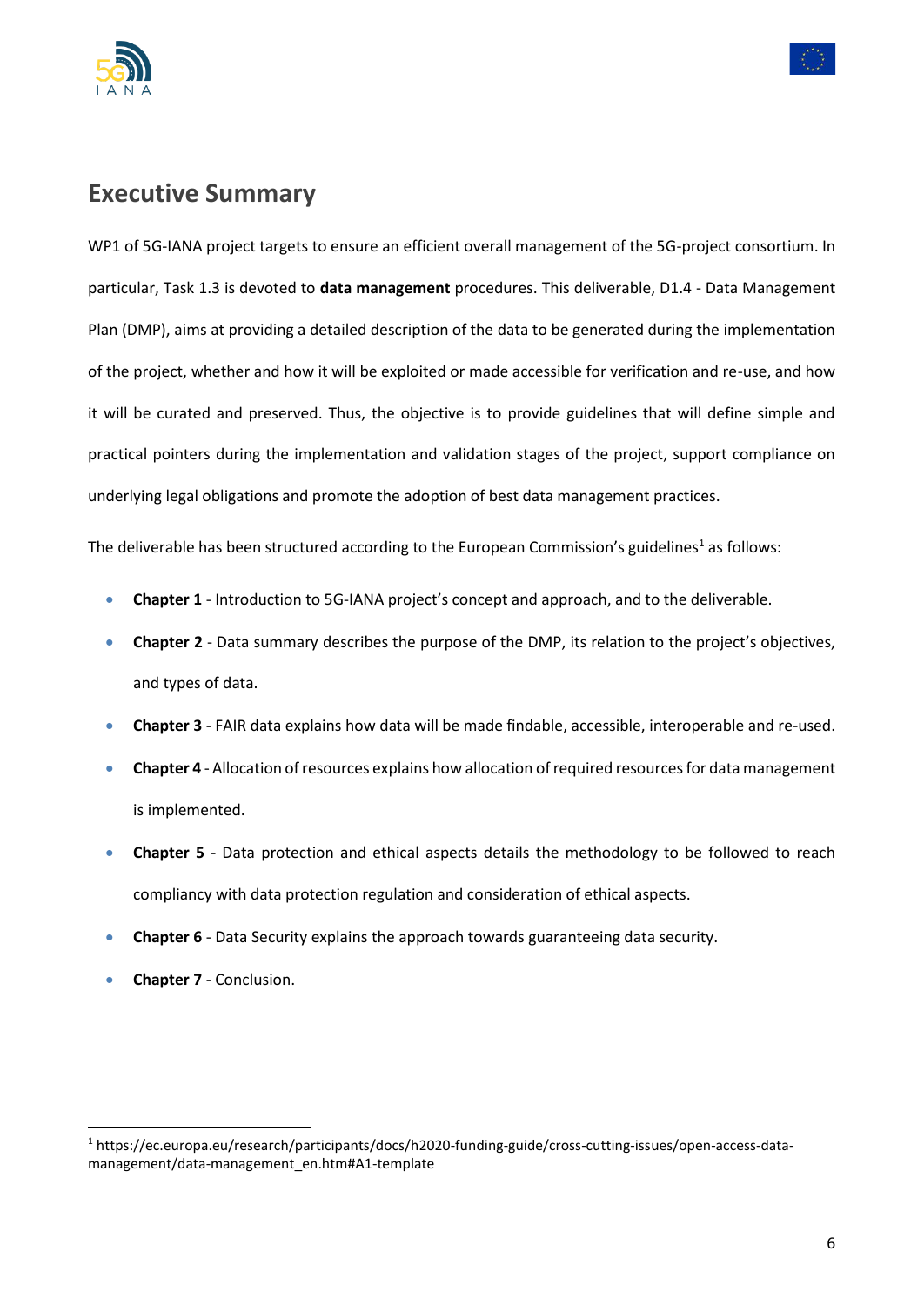



### <span id="page-6-0"></span>**1. INTRODUCTION**

#### <span id="page-6-1"></span>**1.1. 5G-IANA concept and approach**

5G-IANA aims at providing an open 5G experimentation platform, on top of which third party experimenters (i.e., SMEs) in the Automotive-related 5G-PPP vertical will have the opportunity to develop, deploy and test their services. An Automotive Open Experimental Platform (AOEP) will be specified, as the whole set of hardware and software resources that provides the computation and communication/transport infrastructure as well as the management and orchestration components, coupled with an enhanced NetApp Toolkit tailored to the Automotive sector. 5G-IANA will expose to experimenters secured and standardized APIs for facilitating all the different steps towards the production stage of a new service. 5G-IANA will target different virtualization technologies integrating different MANO frameworks for enabling the deployment of the end-to-end network services across different domains (vehicles, road infrastructure, MEC nodes and cloud resources). 5G-IANA NetApp toolkit will be linked with a new Automotive VNFs Repository including an extended list of ready to use open accessible Automotive-related VNFs and NetApp templates, that will form a repository for SMEs to use and develop new applications. Finally, 5G-IANA will develop a distributed AI/ML (DML) framework, that will provide functionalities for simplified management and orchestration of collections of AI/ML service components and will allow ML-based applications to penetrate the Automotive world, due to its inherent privacy preserving nature. 5G-IANA will be demonstrated through 7 Automotiverelated use cases in 2 5G SA testbeds. Moving beyond technological challenges, and exploiting input from the demonstration activities, 5G-IANA will perform a multi-stakeholder cost-benefit analysis that will identify and validate market conditions for innovative, yet sustainable business models supporting a long-term roadmap towards the pan-European deployment of 5G as key advanced Automotive services enabler.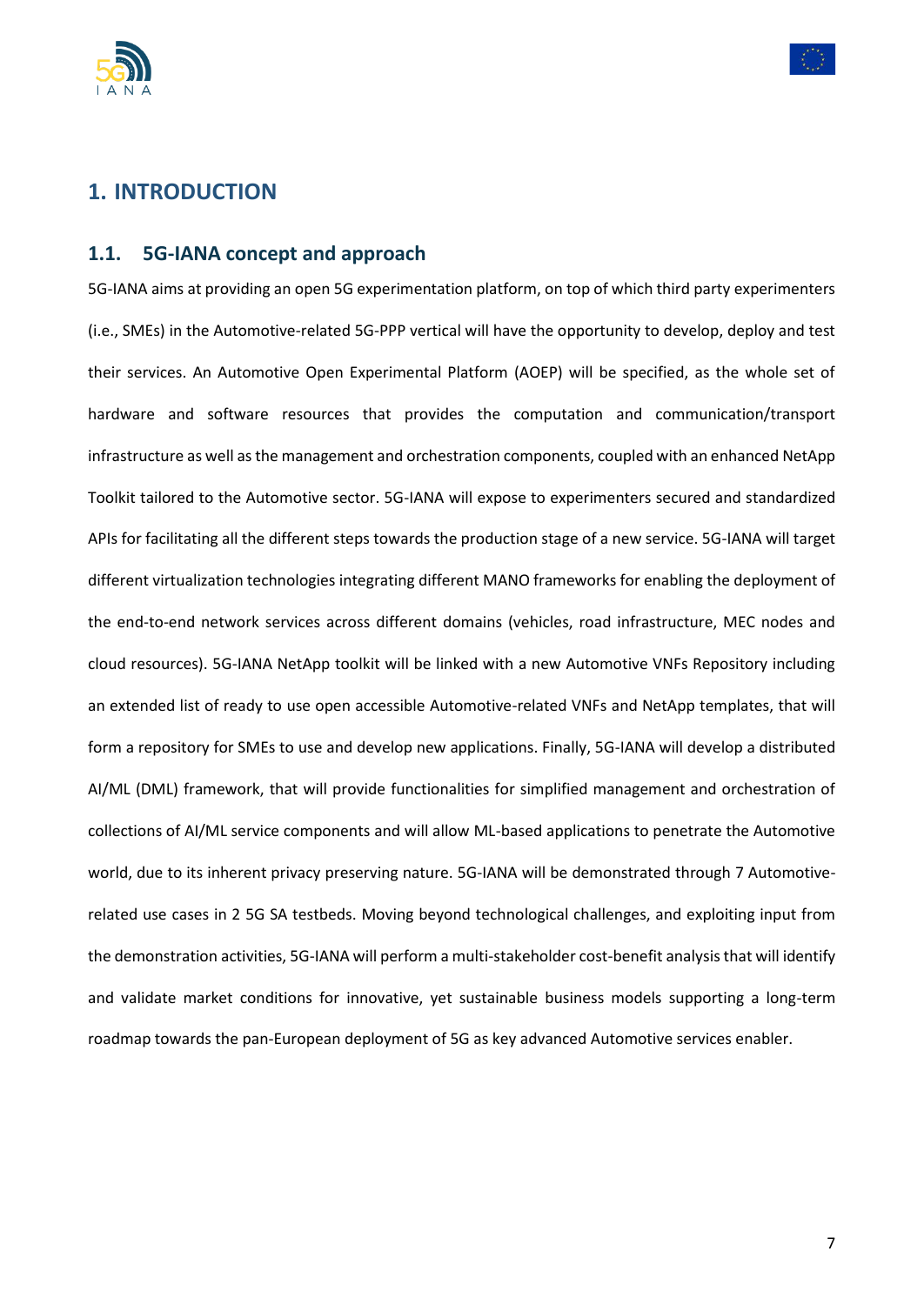



#### <span id="page-7-0"></span>**1.2. Purpose of the deliverable**

The purpose of this deliverable D1.4 - Data Management Plan is to give an insight into data management and the lifecycle of the data that will be generated and used.

The aim of the Data Management Plan is to be a living document which will be updated during the project, when a significant change occurs; an updated version will be issued under D1.5 - Data management plan V2 on month 18.

#### <span id="page-7-1"></span>**1.3. Intended audience**

The dissemination level of this document is "public" (PU) and is primarily intended to serve as an internal guideline and reference for the appropriate data management of the 5G-IANA project.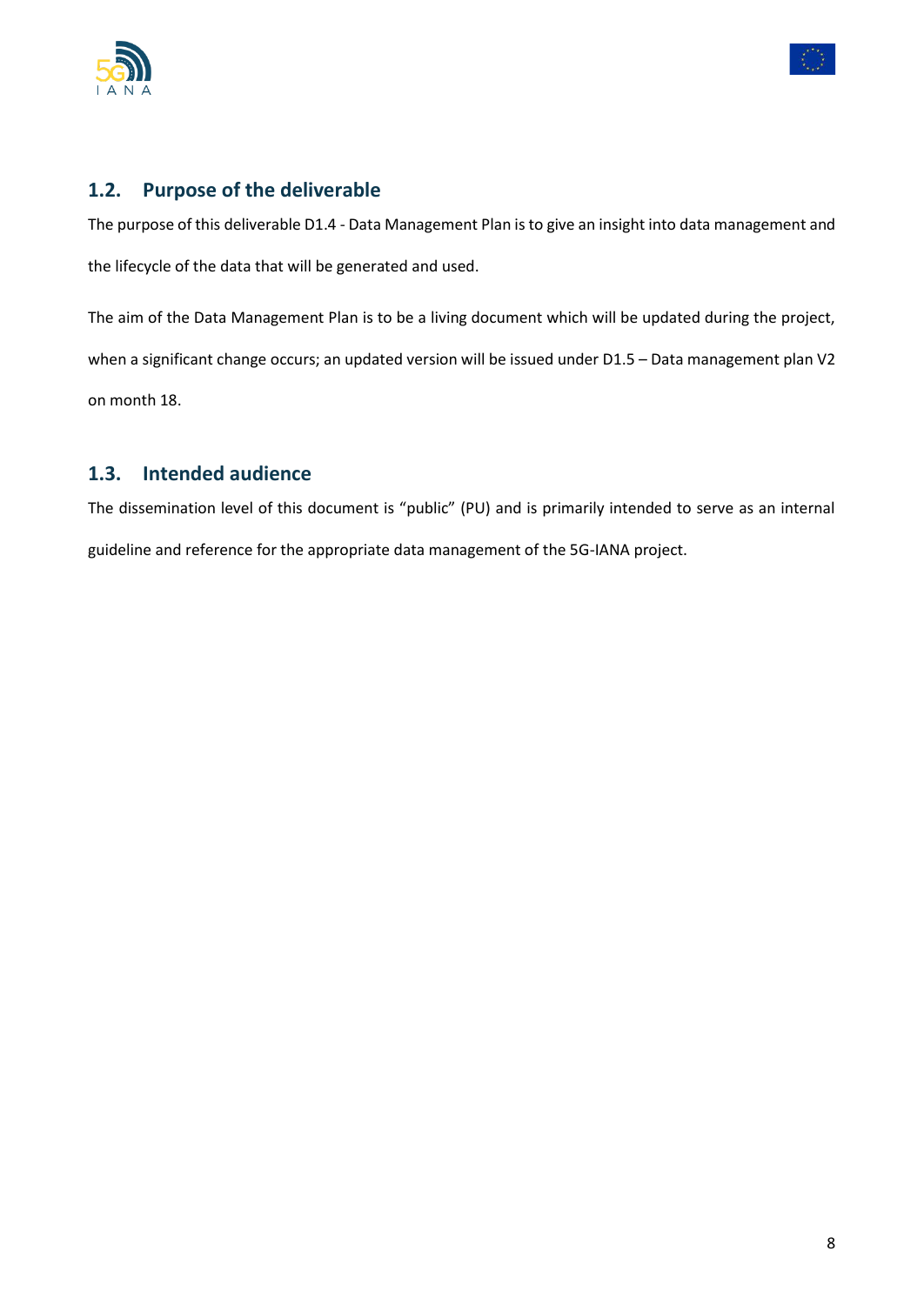



### <span id="page-8-0"></span>**2. DATA SUMMARY**

#### <span id="page-8-1"></span>**2.1. Purpose and relation to the objectives**

5G-IANA aims at providing an open 5G experimentation platform to enable the development, deployment and testing of Automotive related 5G applications. Data will be generated for the implementation, operation, analysis and validation of the use cases, and with the primary objective of validating 5G-IANA software outcomes and perform the related KPIs' assessment. In this sense, data gathering is closely related to the following objectives of the project:

- **Objective 1**: Specify and provide an Automotive Open Experimental Platform.
- **Objective 4**: Provide accurate localization and low latency mission-critical applications.
- **Objective 5**: Define, implement and trial Connected and Automated Driving relevant use cases to validate and assess the AOEP suitability and functional improvements.
- **Objective 8**: Increase road safety and reduce automobile carbon footprint by leveraging Connected and Automated Mobility using enhanced network performances.

Data will be also collected as part of T6.1 - Market research and actor-role analysis. It will be used to identify the factors that can affect the market adoption of 5G-IANA. In this sense, data gathering is related to the following objective of the project:

• **Objective 7**: Create new business opportunities and boost market for start-ups and SMEs with Automotive NetApps.

#### <span id="page-8-2"></span>**2.2. Data categories**

5G-IANA will handle different types of data which can be organised into four categories:

- **1. Technical data**: related to the technical development and operation of the use cases.
- **2. Evaluation data**: related to testing and evaluation processes.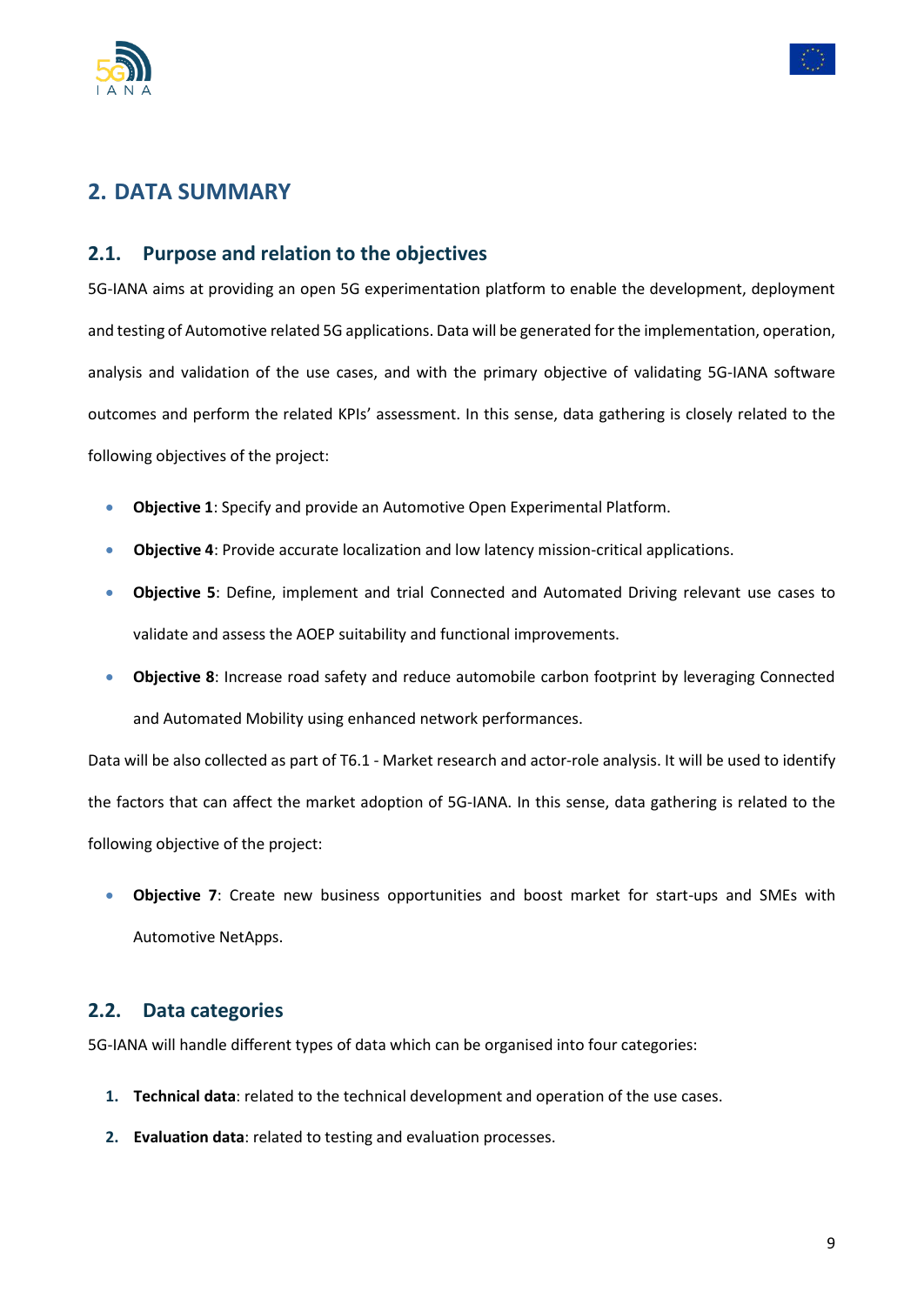



- **4. Internal administrative data**: data generated/shared internally for administrative and management purposes.
- **5. Data on project outcomes and studies**: data generated internally from managerial, technical and scientific activities for reporting project achievements.

<span id="page-9-0"></span>More details on the corresponding categories are provided in the upcoming subsections.

#### **2.2.1. Technical data**

The technical data category includes the data related to the technical developments and is generated during the development phases. More precisely, in the context of 5G-IANA, it consists of data produced by the vehicles' systems, either from intra-vehicular and extra-vehicular sensors and On-Board Units (OBUs), or logs about internal vehicle information, and also from infrastructure-level equipment, including Road Side Units (RSUs), and Multi-Access Edge Computing (MECs) nodes.

Considering the 5G-IANA use cases, technical data can be divided into subcategories as summarised in Table 1:

<span id="page-9-1"></span>

| <b>Subcategories</b>              | <b>Description</b>                                                                                        | <b>Examples</b>                                                                                                 |
|-----------------------------------|-----------------------------------------------------------------------------------------------------------|-----------------------------------------------------------------------------------------------------------------|
| Sensors' vehicle external<br>data | Data describing the vehicle's<br>environment as captured by on-<br>boarded sensors.                       | Video, LIDAR.                                                                                                   |
| Infrastructure data               | Data describing the roadside<br>infrastructure including roadside<br>elements characteristics and status. | Network condition models,<br>OBU/RSU bitrate and latencies,<br>number of worker nodes (MEC).                    |
| <b>Environmental data</b>         | Environmental conditions measured<br>with sensing elements.                                               | Humidity, Road traffic<br>information, level of gases (CO,<br>NOx), smoke level, fire detection,<br>visibility. |

#### **Table 1, Technical data subcategories**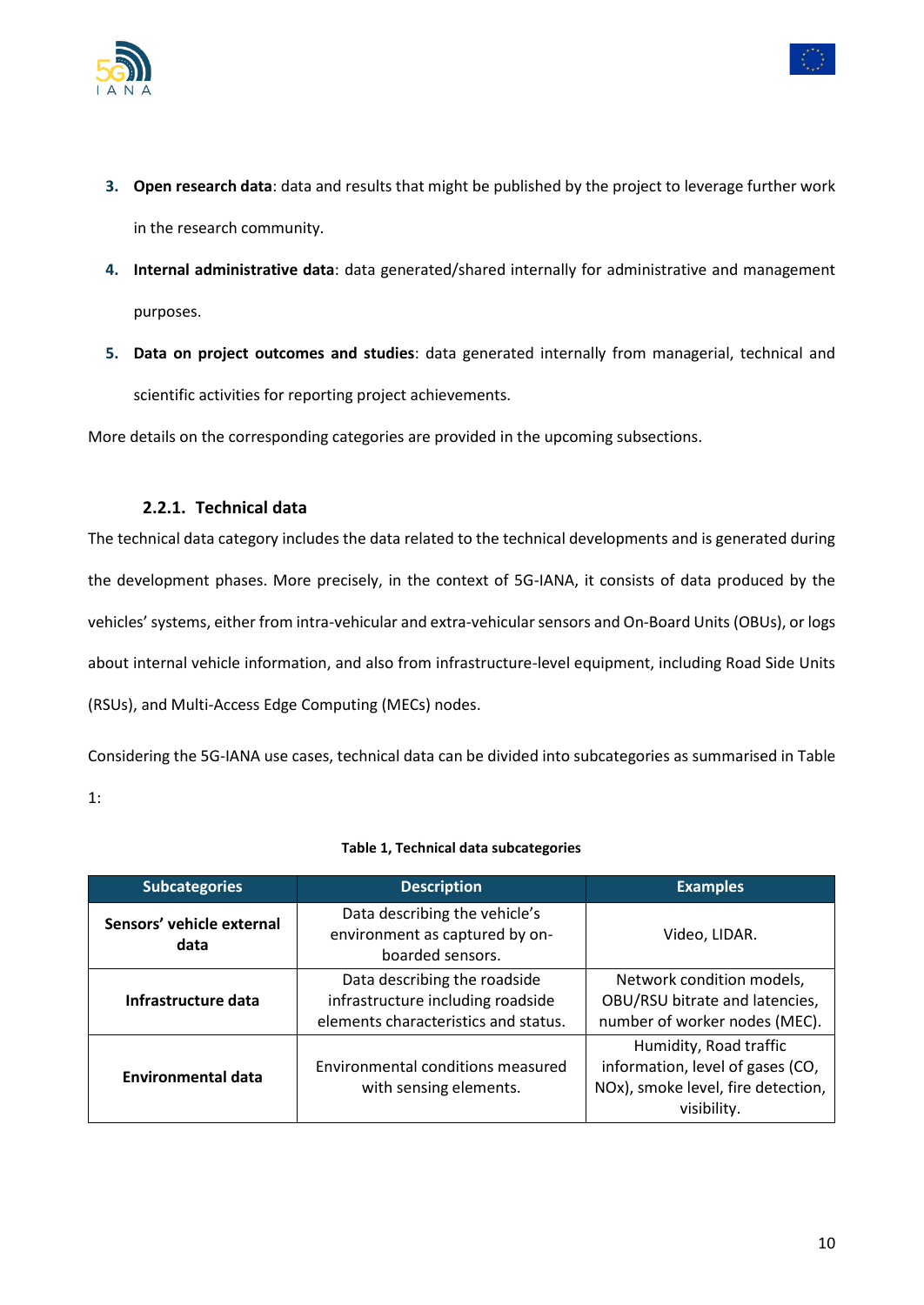



| <b>Vehicle Position,</b><br><b>Dynamics and Attributes</b> | Data providing information on the<br>position and the dynamics of the<br>vehicle from intra-vehicular or extra-<br>vehicular sensors.                                                                               | CAN data (includes velocity),<br>GNSS, number of occupants, AGV<br>log files, driving behaviour data.                            |
|------------------------------------------------------------|---------------------------------------------------------------------------------------------------------------------------------------------------------------------------------------------------------------------|----------------------------------------------------------------------------------------------------------------------------------|
| <b>Scene and Traffic-related</b><br>data                   | Data describing the scene in terms of<br>amount, features and other data from<br>road participants (vehicles,<br>pedestrians) as observed by<br>infrastructure devices or obtained<br>from communication protocols. | Mobility data, number of<br>vehicles with specified<br>requirements, smartphone data.                                            |
| <b>Network monitoring data</b>                             | Data collected through monitoring<br>processes within the platform<br>framework and relate to performance<br>metrics and status of elements (both<br>computing and network elements).                               | CPU, Memory usage on servers,<br>status of VNFs, node loads, link<br>loads, deployed application<br>status, connectivity status. |

Technical data may contain personal data and, in those cases, the GDPR rules apply.

Regarding the sharing of the technical data, it is up to the data generators to decide what they accept to be shared among other partners. However, the data sharing needs to ensure proper development from all partners involved.

#### **2.2.2. Evaluation data**

<span id="page-10-0"></span>This category shall contain all data necessary to the project's evaluation tasks. More specifically, the evaluation data will support the evaluation of the platform, the use cases and new services enabled by the 5G-IANA platform.

The evaluation data are a subset of the operational data (data produced during the span of the project). Evaluation data are those data relevant for evaluation tasks. These data will be produced in the evaluation tasks defined under WP5. The exact description of the evaluation data will be done under Task 5.1 mainly.

# <span id="page-10-1"></span>Similar to technical data, evaluation data may contain personal data and the GDPR rules apply in those cases.

#### **2.2.3. Open research data**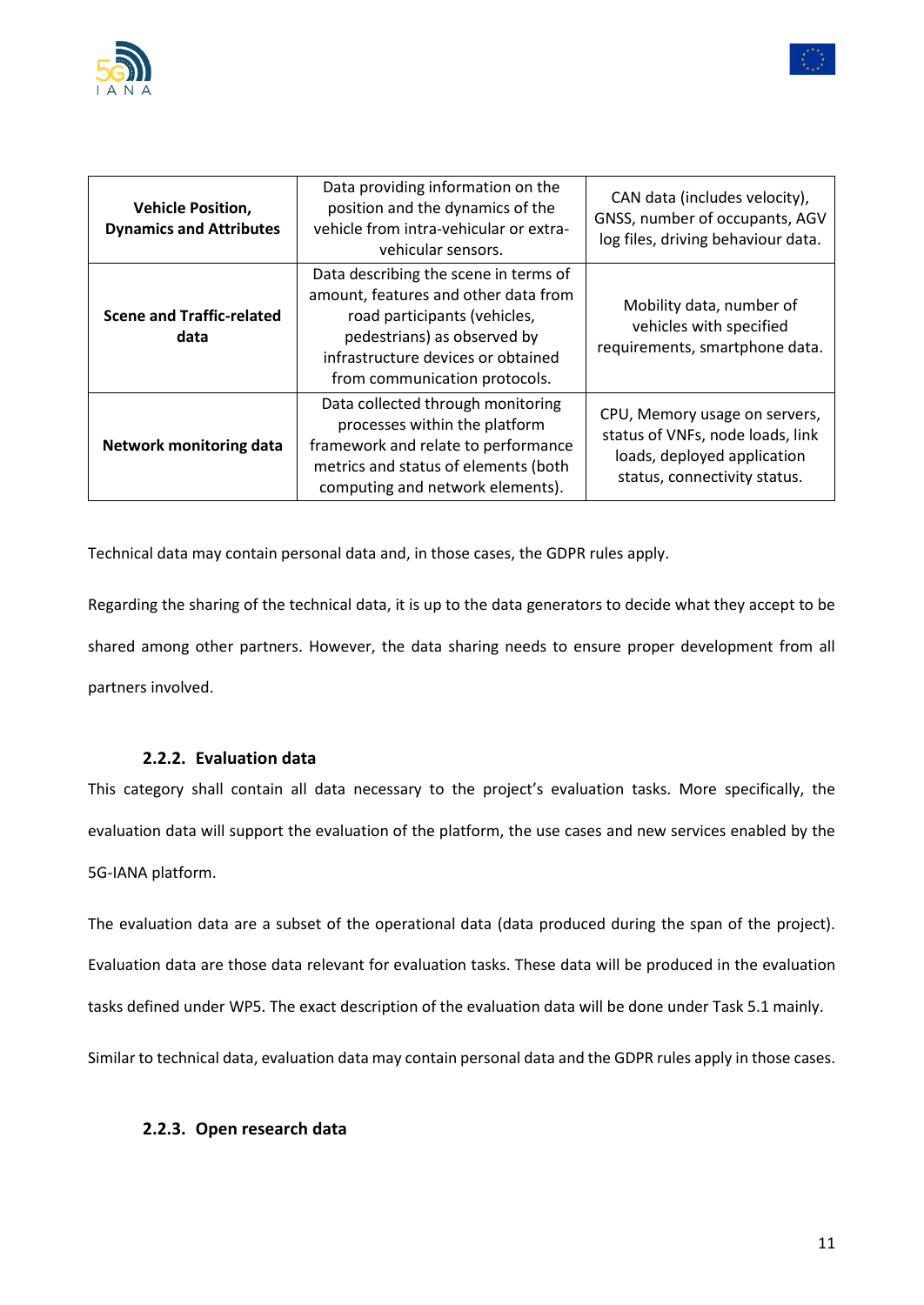



The open research data category includes data and results that will be made openly available at the end of the project. Further details are provided in section 3.2 of this deliverable.

#### **2.2.4. Internal administrative data**

<span id="page-11-0"></span>It refers to the data produced by the project management activities such as meeting minutes, recordings, internal reports, for historical purposes and follow-up. This category of data is collected by the management team including the project manager, the WP leaders and task leaders. The data are stored using a project management tool that requires the authentication of the users (Redmine). The internal administrative data are confidential, only for members of the Consortium.

#### **2.2.5. Data on project outcomes and studies**

<span id="page-11-1"></span>This concept refers to data created during the project and reported as outcomes of managerial, financial, technical, or scientific activities. This category, therefore, includes material like deliverables, scientific and technical papers, or presentations. These data are intended to be published, delivered, or exported to external parties for their inspection and analysis beyond the limits of the consortium.

#### <span id="page-11-3"></span><span id="page-11-2"></span>**2.3. Datasets description**

#### **2.3.1. General data description**

This section provides guidelines on how to describe the different types of datasets to be collected and shared by 5G-IANA. The description of the different datasets, including their reference, file format, standards, methodologies, metadata and repository to be used are given below.

#### **2.3.2. Template used for 5G-IANA dataset description**

<span id="page-11-4"></span>This section provides the template to be used to describe 5G-IANA dataset.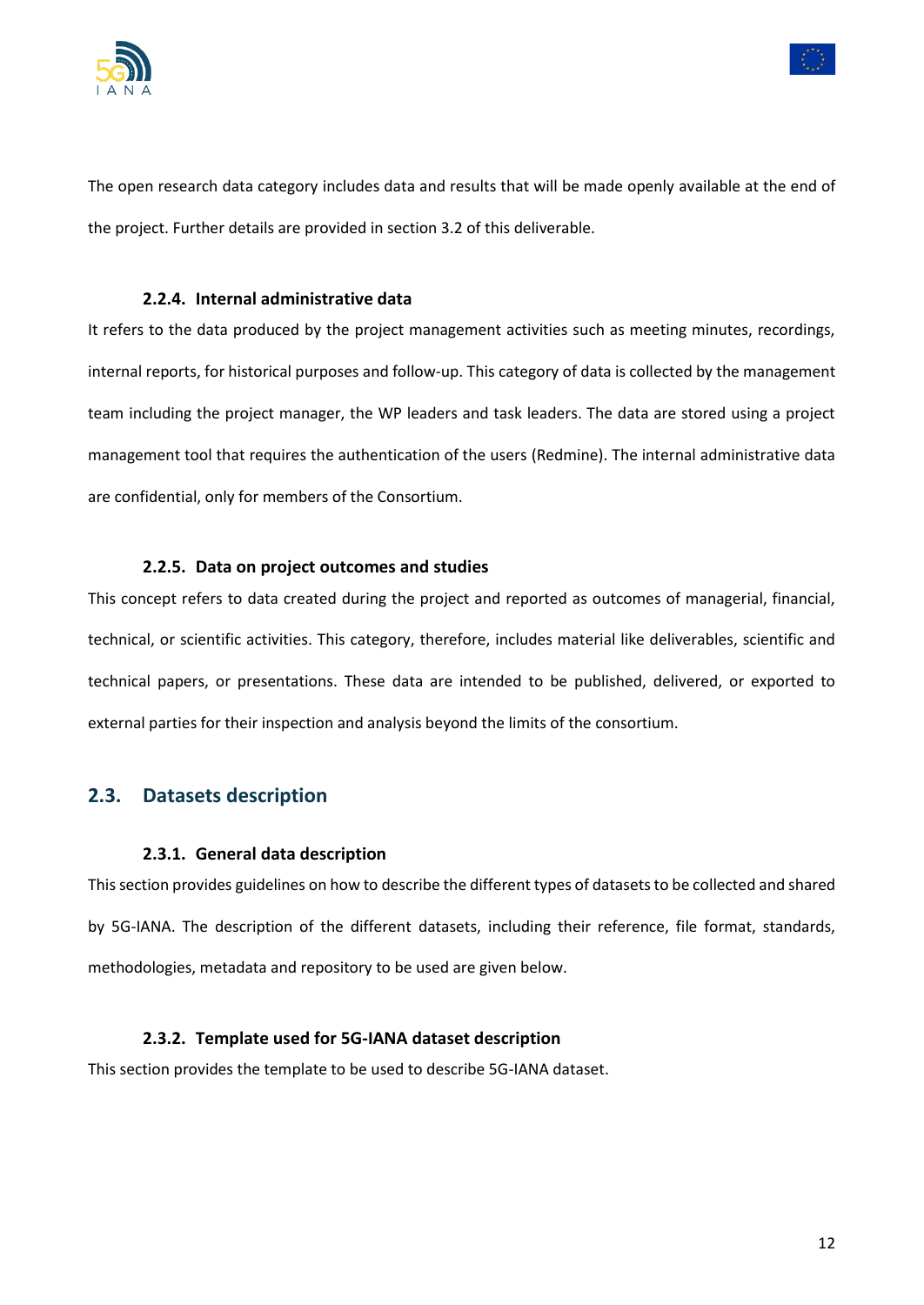



#### **Table 2, Template 5G-IANA dataset description**

<span id="page-12-0"></span>

| <b>Role</b>                       | <b>Who</b>                                                                                                                                                                                                                                                                                                                                                                                                                                                                                                                                                                                                                                      |  |
|-----------------------------------|-------------------------------------------------------------------------------------------------------------------------------------------------------------------------------------------------------------------------------------------------------------------------------------------------------------------------------------------------------------------------------------------------------------------------------------------------------------------------------------------------------------------------------------------------------------------------------------------------------------------------------------------------|--|
| <b>Dataset reference</b>          | Each dataset will have a reference that will be generated by the<br>combination of the name of the project, the location, datatype and date.                                                                                                                                                                                                                                                                                                                                                                                                                                                                                                    |  |
| Dataset name                      | Name of the dataset.                                                                                                                                                                                                                                                                                                                                                                                                                                                                                                                                                                                                                            |  |
| <b>Standards and metadata</b>     | The metadata attributes' list to be used to find the dataset. Metadata<br>can be split into 4 categories:<br>design and execution documentation, which corresponds to a<br>high-level description of data collection.<br>descriptive metadata, which describes each component of the<br>$\bullet$<br>dataset (including origin and quality).<br>structural metadata, which describes how the data are being<br>$\bullet$<br>organized.<br>administrative metadata, which set the conditions for how the<br>$\bullet$<br>data can be accessed and how this is being implemented.                                                                 |  |
| <b>File Format</b>                | The format of the file that contains the data.                                                                                                                                                                                                                                                                                                                                                                                                                                                                                                                                                                                                  |  |
| Data sharing                      | Explanation of the sharing policies related to the dataset between the<br>next options:<br>open: open for public disposal.<br>embargo: it will become public when the embargo period applied<br>by the publisher is over. In case it is categorized as embargo the<br>end date of the embargo period must be written in DD/MM/YYYY<br>format.<br>restricted: only for project internal use. Each dataset must have<br>its distribution license. It should provide information about<br>personal data and mention if the data are anonymized or not. It<br>should tell if the dataset entails personal data and how this issue<br>is considered. |  |
| <b>Archiving and Preservation</b> | The preservation guarantee and the data storage during and after the<br>project (for example databases, institutional repositories, public<br>repositories, etc.).                                                                                                                                                                                                                                                                                                                                                                                                                                                                              |  |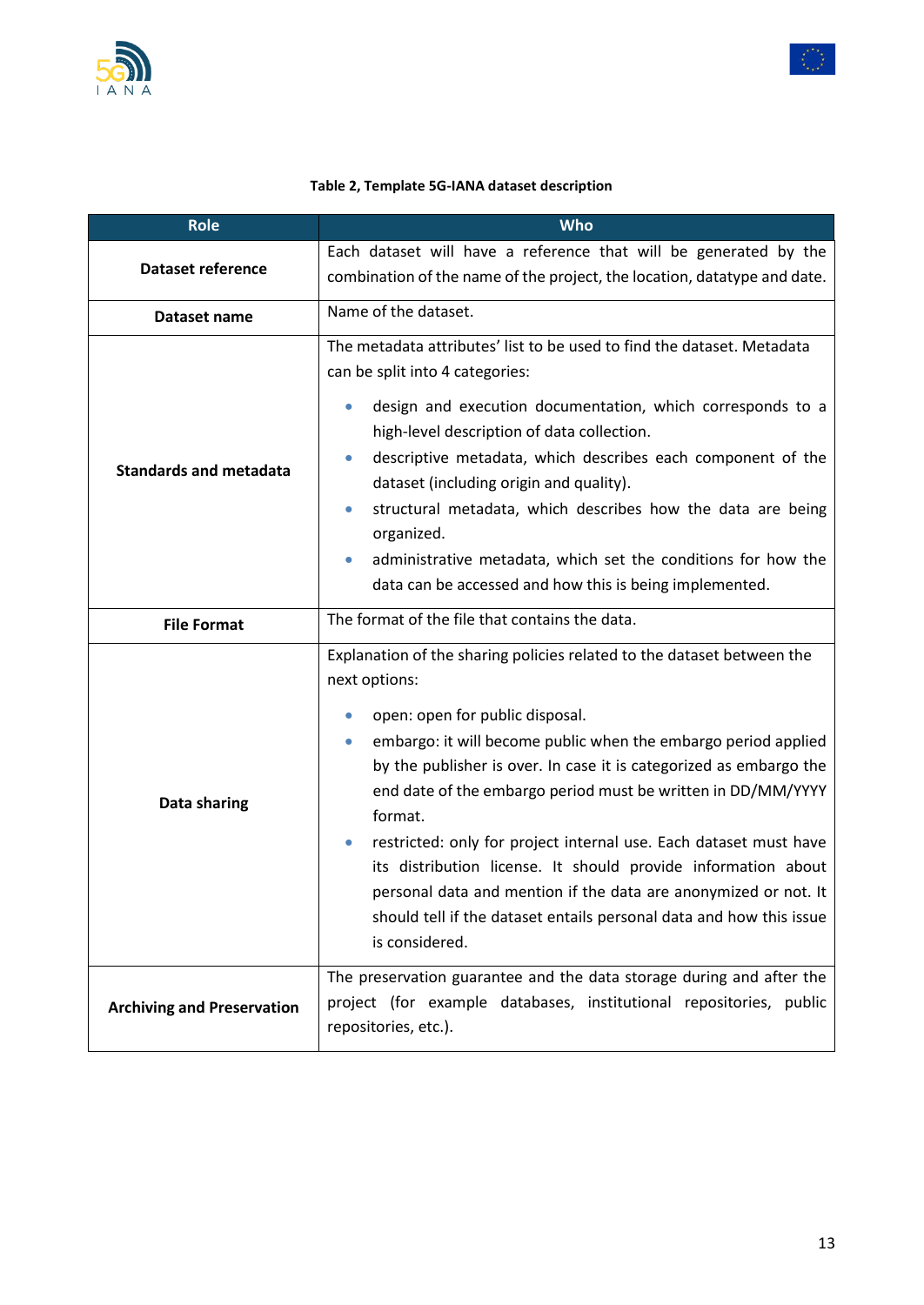



# <span id="page-13-0"></span>**3. FAIR DATA**

### <span id="page-13-1"></span>**3.1. Making data findable, including provisions for metadata**

Aside from justified exceptions, all the research data produced and/or used in the project will be discoverable with previously agreed metadata tags (name, media presentation description, subtitles, tags, timeline content such as chat messages, multisensorial outputs), identifiable and locatable by means of standard identification mechanisms such as Digital Object Identifiers<sup>2</sup>.

Search keywords will be provided to optimize possibilities for re-use and the following naming convention will be followed:

#### 5G-IANA\_[DATA-TYPE] \_[DESCRIPTIVE-NAME] \_[VERSION-NUMBER]

To facilitate finding but also handling research data produced by the 5G-IANA project, clear version numbers and release notes (when applicable) will be provided.

To the maximum extent possible, metadata standards will be followed. When needed, extensions to the existing standards will be used in the project and proposed as a contribution to the bodies responsible for maintaining those standards.

In a nutshell, in order to be able to retrieve and find data, the requirements have been listed below:

- (meta)data will be assigned a globally unique and persistent identifier
- data will be described with rich metadata
- metadata will clearly and explicitly include the identifier of the data it describes
- (meta)data will be registered or indexed in a searchable resource

<sup>2</sup> <https://www.doi.org/>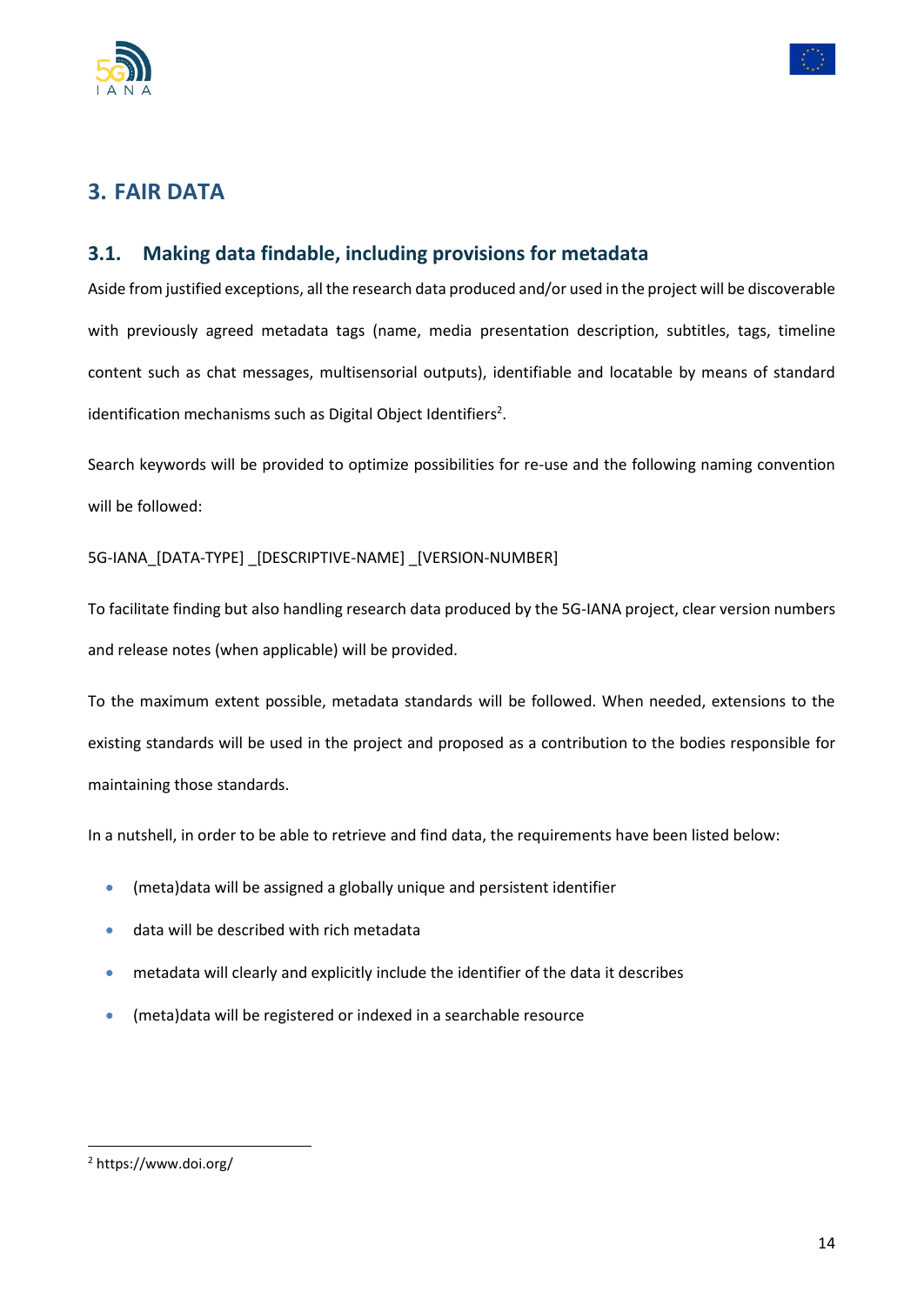



#### <span id="page-14-0"></span>**3.2. Making data openly accessible**

Most of the data collected during the development of 5G-IANA's project are intended to feed the development (e.g., training Machine Learning models), and testing (e.g., measure network capabilities, latencies) stages of the project; therefore, in general, data will not be made public either because it will not be useful out of the scope of the defined 5G-IANA use cases, because it is synthetic data, or because it may be produced by proprietary testbeds.

Nevertheless, given data will be certainly made publicly available:

- analyses based on the collected data and aimed at computing specific KPIs and evaluating the DML framework will be made public and be presented in project deliverables and related publications.
- partners with research profiles may produce data with wider usage out of 5G-IANA use cases (created data or metadata).

In this context, 5G-IANA will follow an Open-Source policy and has agreed to use Zenodo to store all data that will be openly available, such as project deliverables and related publications (public deliverables will be also available in the project's website). A private GitLab installation will be used to store all data that will not be openly available but will be shared by consortium members. Besides, code produced within the 5G-IANA project will be deposited on GitHub and on secure servers.

The results of the research study will be made available to the public in an aggregated and anonymised form, and open access to research data will be granted. Moreover, open access to publications, 'gold' or 'green' open  $access<sup>3</sup>$  will be granted.

With regards to internal administrative data, it is considered internal working material, and will therefore be considered confidential for the internal use in reporting, under the 5G-IANA ethics protocols. GDPR needs to

<sup>3</sup> https://ec.europa.eu/research/participants/docs/h2020-funding-guide/cross-cutting-issues/open-accessdissemination\_en.htm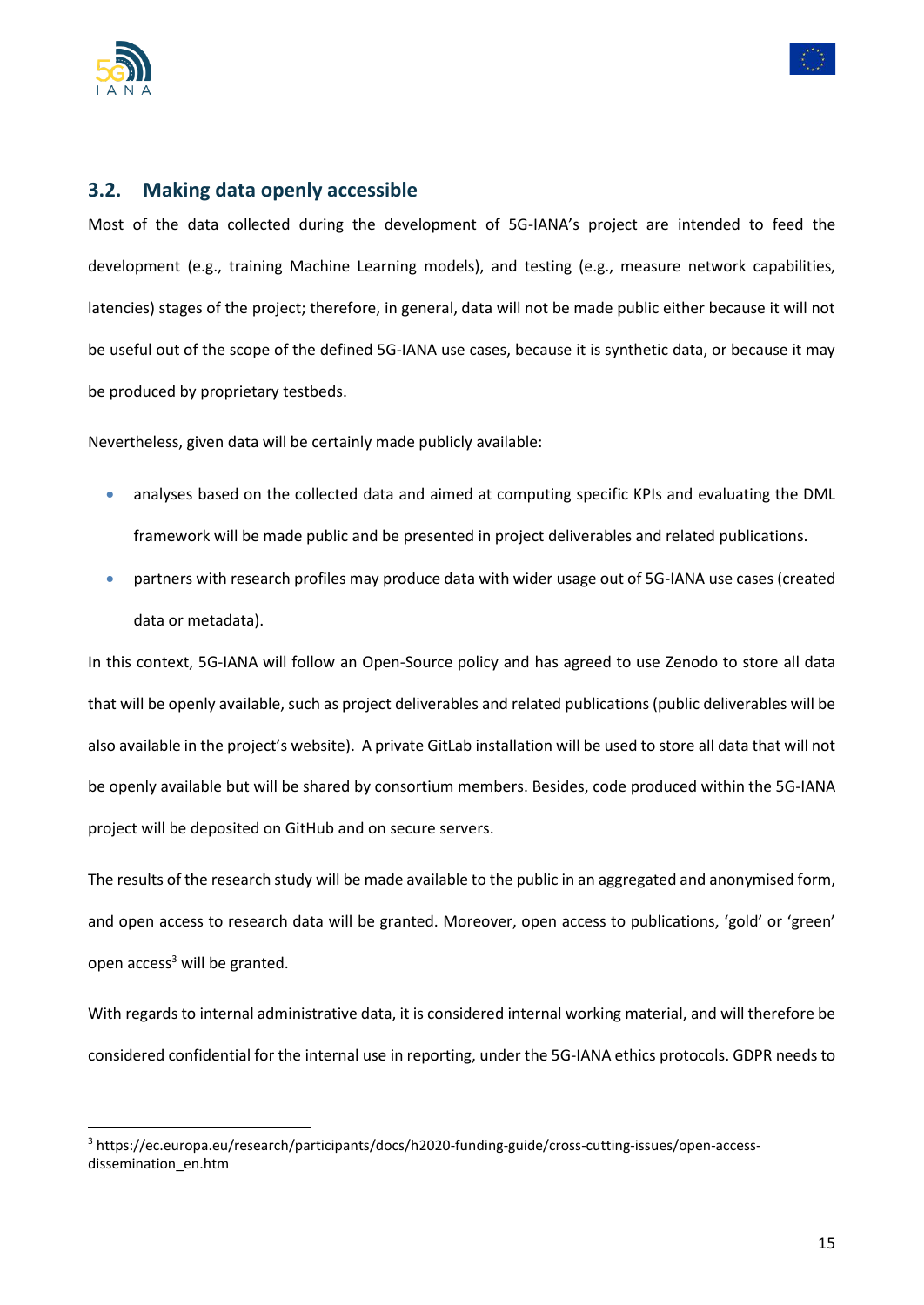



be applied so as to protect data and privacy, therefore, before making any content available, all data will be anonymised.

#### <span id="page-15-0"></span>**3.3. Making data interoperable**

Data interoperability is achieved by means of the utilisation of international standards for data formatting (to provide harmonised structure), and via the definition or selection of vocabularies or ontologies (to provide semantics or meaning to data).

Regarding format, international standardisation bodies (e.g., ETSI, ISO, ASAM, etc.), will be examined looking for published standards and recommendations that define data formats for the specific use cases. In case no standard is defined, or the field of application is too specific, data format shall be detailed and defined from project activities. Data files and payloads may in any case follow de-facto industry/academical formats (e.g., JSON and/or XML files for structured textual content, CSV text files for matrix data, H.264/5 or MPEG for video files, PCD for point clouds, etc.), to facilitate the utilisation of data with commonly used programming languages and tools.

Regarding semantics, in some cases, internationally acknowledged vocabularies or ontologies do not exist for a particular data type/use case. In these cases, if it is found unavoidable to use uncommon or to generate project specific ontologies or vocabularies, the first approach will be to extend the existing ones (e.g., more generic vocabularies and ontologies from generic domains). If this option is not feasible, then mappings to more commonly used ontologies will be pursued.

Whatever approach is followed, documentation shall be created which specifies the origin (external or project-specific) of the vocabularies and ontologies used to define the nomenclature required to provided meaning to data.

To be able to exchange data, the following requirements will be met: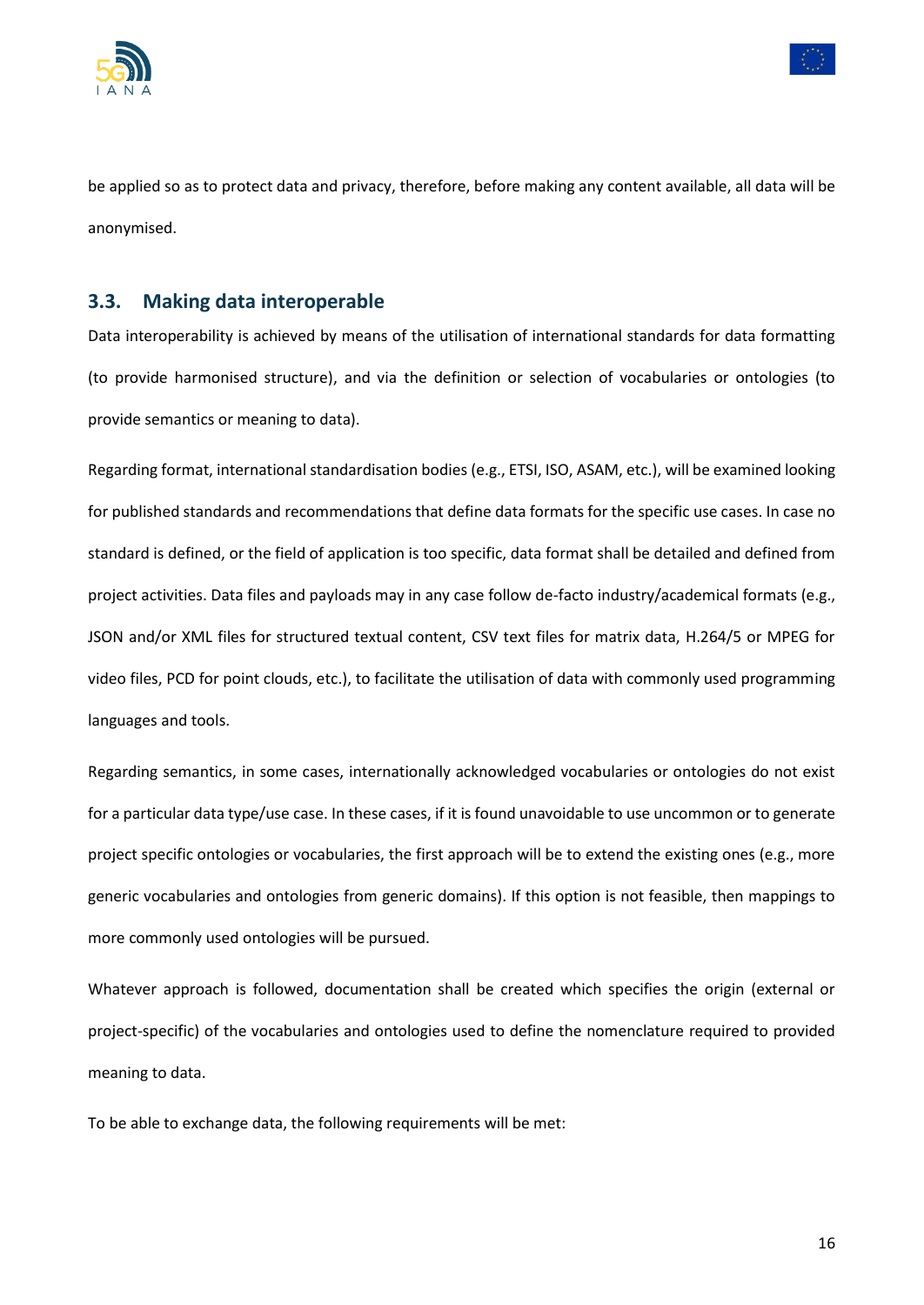



- (meta)data use a formal, accessible, shared, and broadly applicable language for knowledge representation.
- (meta)data use vocabularies that follow FAIR principles.
- (meta)data include qualified references to other (meta)data.

The data gathered will be analysed using open coding methodologies.

#### <span id="page-16-0"></span>**3.4. Increase data re-use**

As already stated under section 3.2, in general, data will be created and consumed during the project and will be only relevant in the 5G-IANA context.

However, for the data to be publicly available in Open Access platforms, the licences managed by such platforms (i.e., Common Creative 4.0 for Zenodo) will be adopted.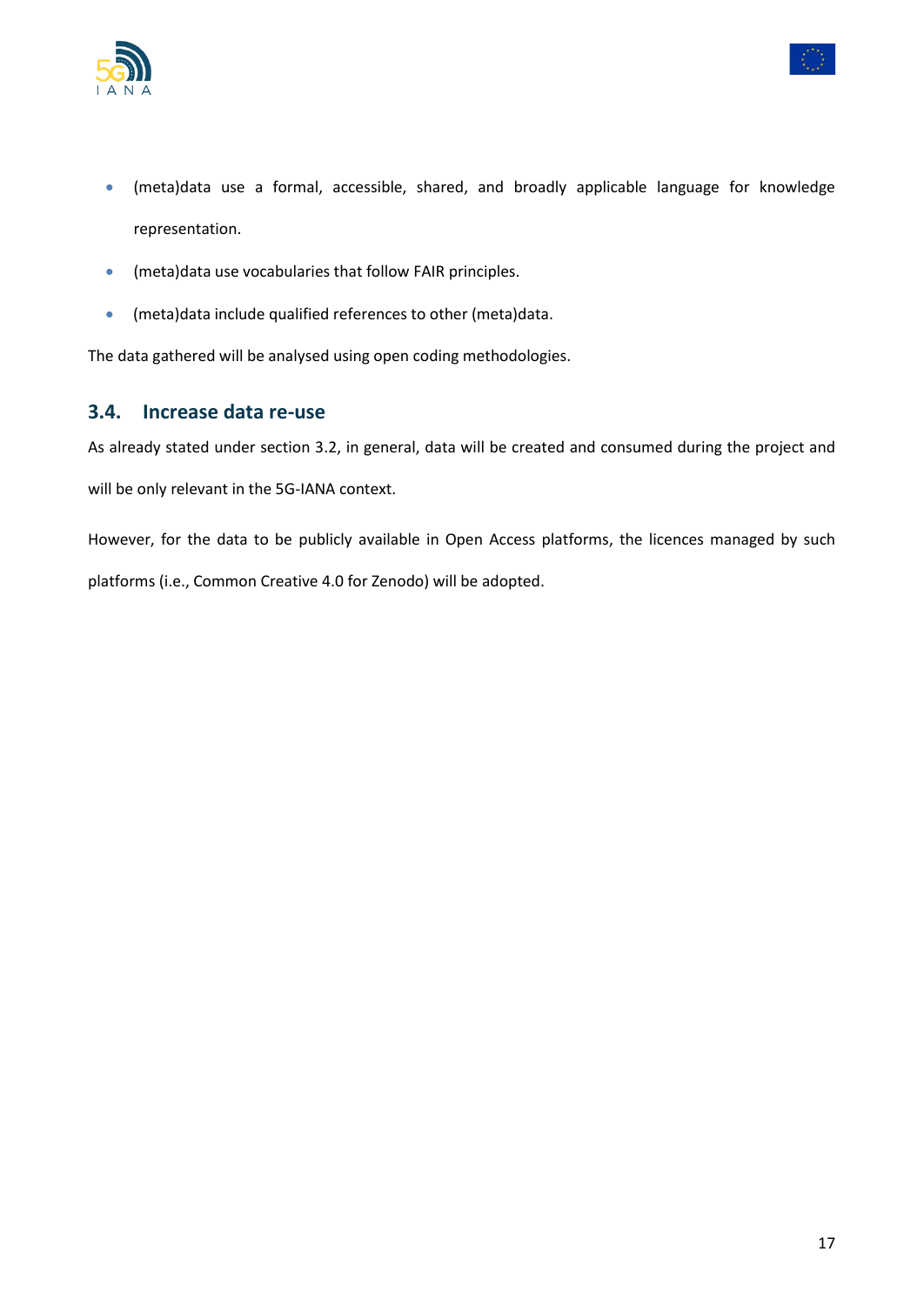



## <span id="page-17-0"></span>**4. ALLOCATION OF RESOURCES**

All research data collected as part of this project is owned by the data producers or partners involved in the use cases. 5G-IANA partners will take the responsibility for the collection, management, and sharing of the research data.

VICOM leads the data management plan tasks and ensures project coordination in terms of the validation data collection, storage and handling. As coordinator of the process, VICOM also ensures that the data handled over the course of the project serves the project's objectives by following up on the procedures to make data FAIR, secure and GDPR compliant.

With regards to Open Access to scientific publications, all 5G-IANA partners that intend to publish scientific papers have a minimum budget of 3,000 EUR for conference and other dissemination costs (on top of travel and expenses). These budget allocations should allow covering (at least partially) of the costs of complying with the open data requirements of the project.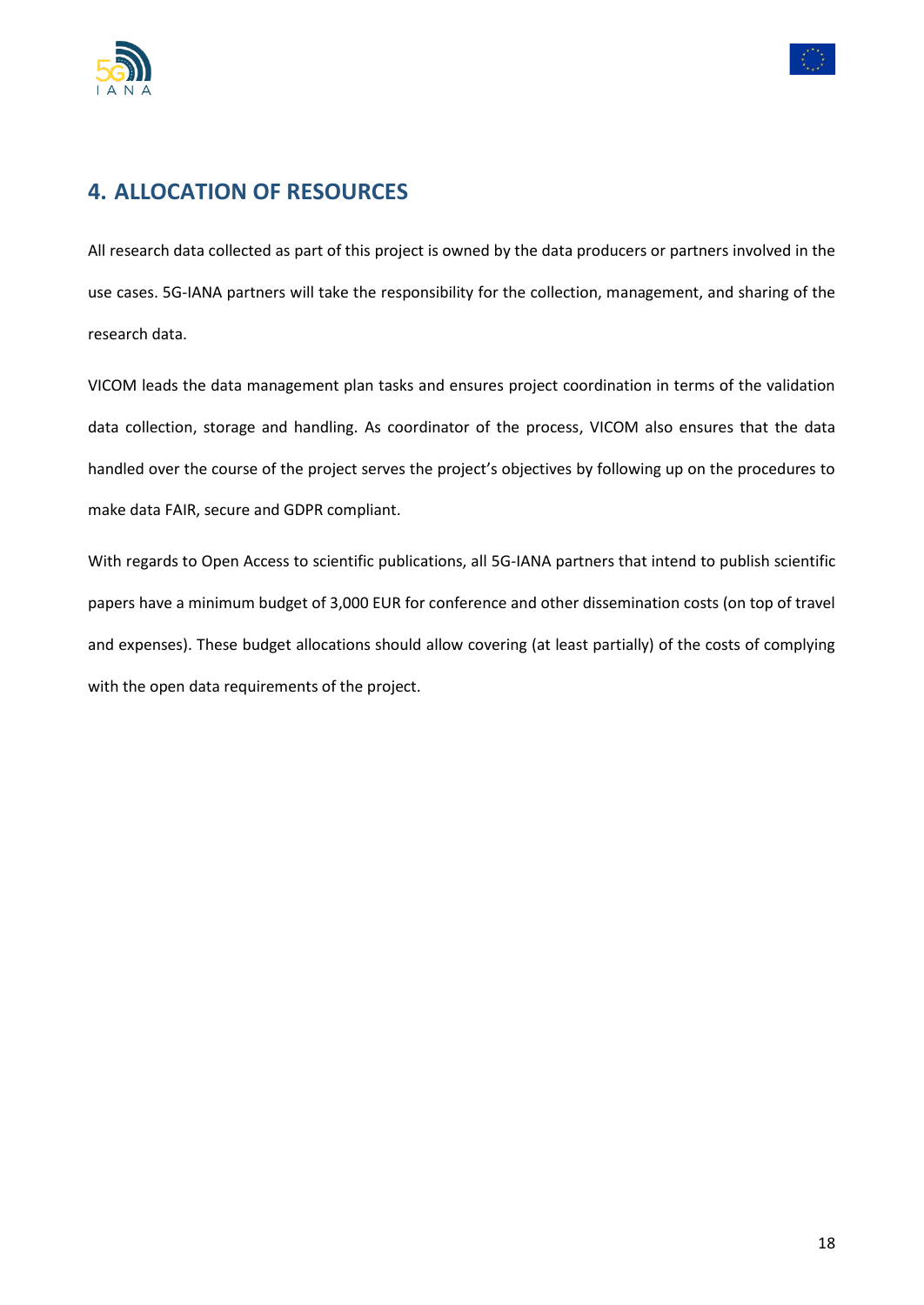



## <span id="page-18-0"></span>**5. DATA PROTECTION AND ETHICAL ASPECTS**

#### <span id="page-18-1"></span>**5.1. Compliance with GDPR**

The approach proposed to handle the GDPR in 5G-IANA project consists of identifying all the concerned parties and the actions they need to take in order to comply with the regulation. This approach will enforce that personal data collected in 5G-IANA shall be (Article 5 of Regulation (EU) 2016/679 (General Data Protection Regulation):

- Processed lawfully, fairly and in a transparent manner in relation to individuals.
- Collected for specified, explicit and legitimate purposes and further processed for scientific purposes.
- Adequate, relevant and limited to what is necessary for the purposes for which they are processed.
- Kept in a form which permits identification of data subjects for no longer than is necessary for the purposes for which the personal data are processed.
- Processed in a manner that ensures appropriate security of the personal data, including protection against unauthorised or unlawful processing and against accidental loss, destruction or damage. Further refinement of the above-mentioned approach will be provided in next versions of this deliverable.

#### <span id="page-18-2"></span>**5.2. Data protection**

VICOM also acts as Data Protection Officer for the 5G-IANA project: Andrea Suárez has been appointed as Data Management and Protection Officer (DMPO). This Manager/Officer raises potential issues and proposes solutions for dealing adequately with data privacy and data protection regulations, and will also liaise with the partners who will perform the demonstrations and the testbed members to ensure proper application of the Data Protection policies at the national level.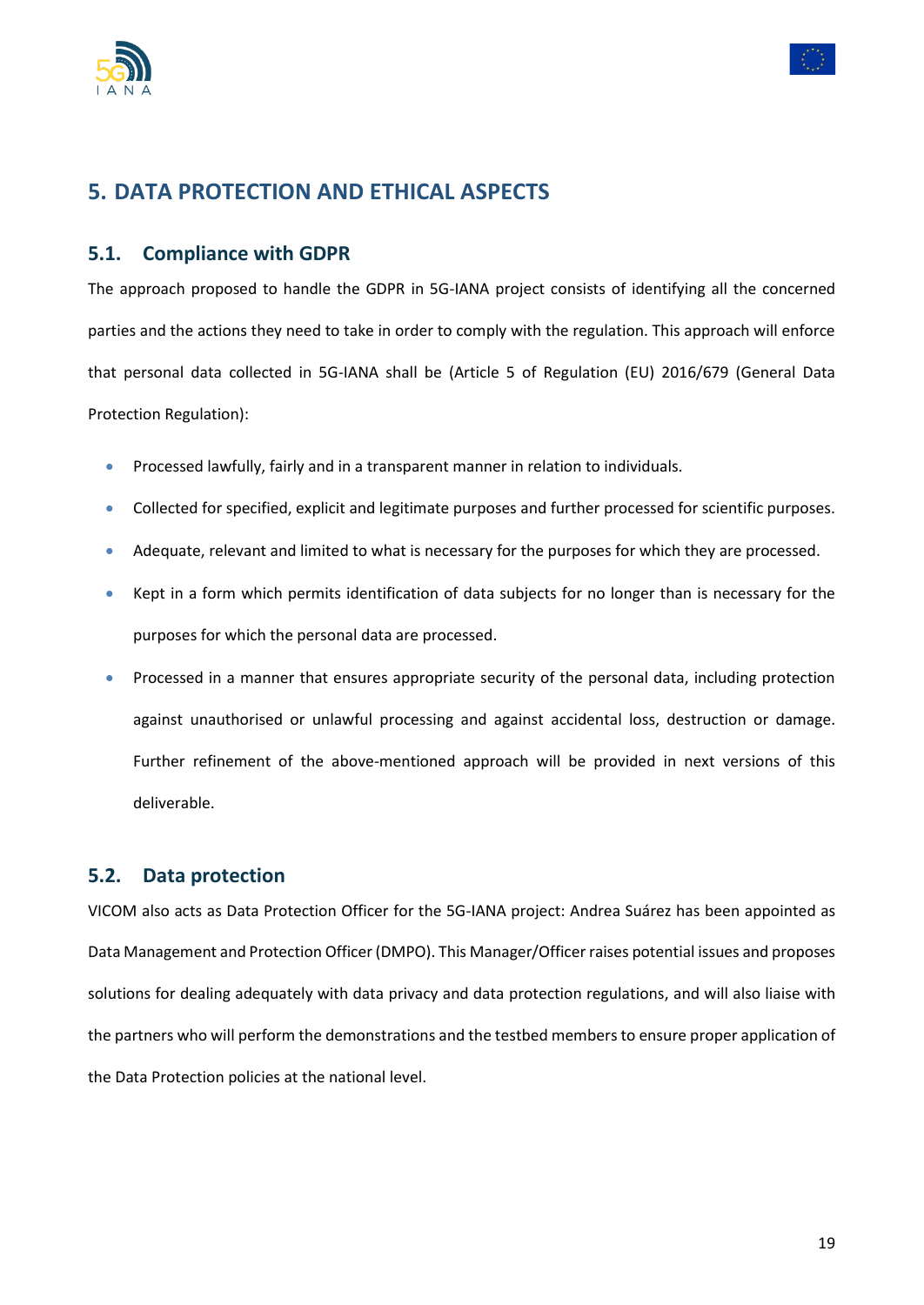



### <span id="page-19-0"></span>**5.3. Ethical aspects**

Further information on ethical issues related to the protection of personal data in 5G-IANA are addressed on

deliverable D8.1 H – Requirement No. 1.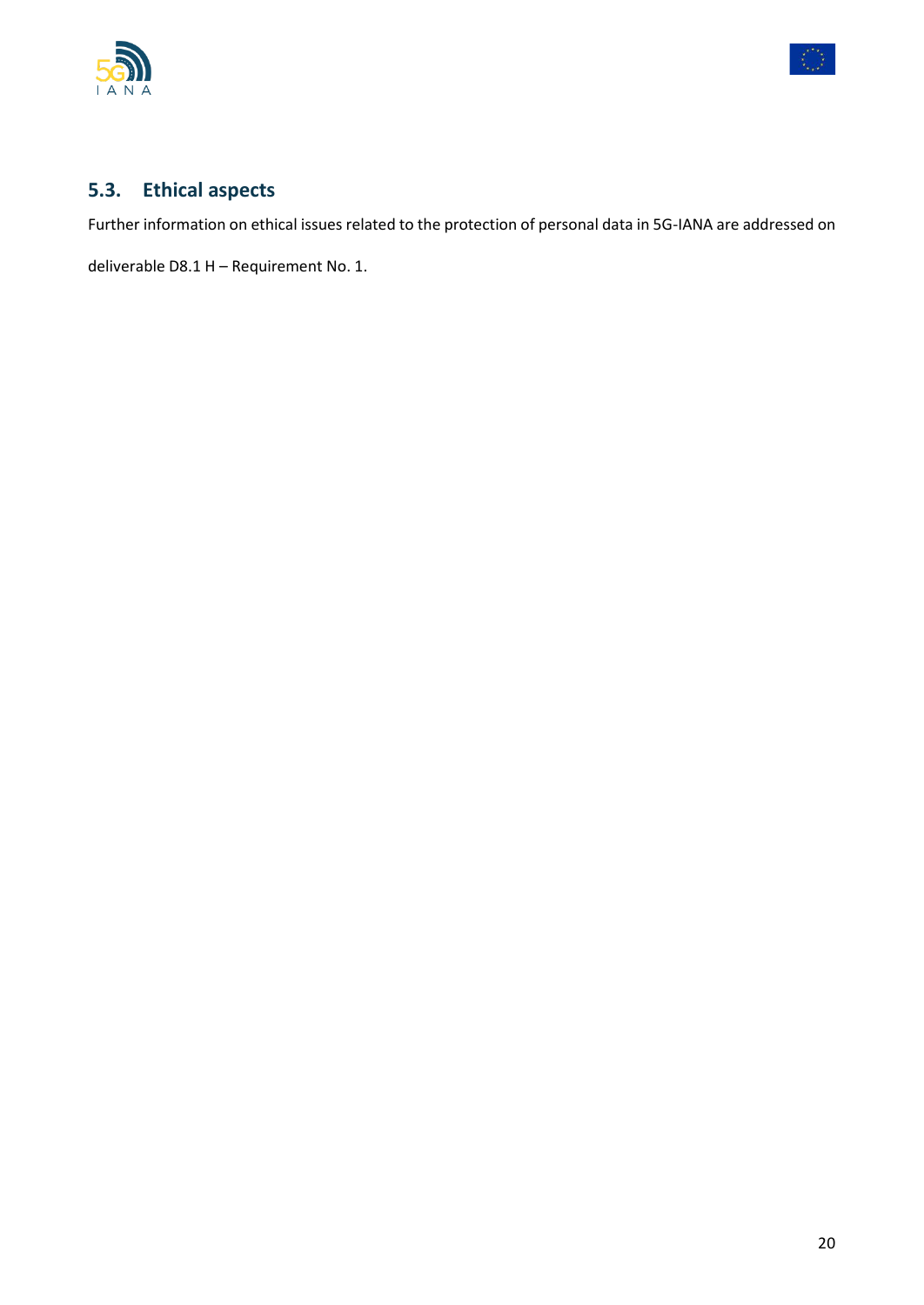



### <span id="page-20-0"></span>**6. DATA SECURITY**

The data produced during 5G-IANA will be stored per trial site in local servers and in central servers for the whole project. Those data will be processed in compliance with the GDPR. This chapter describes some security principles to be implemented in order to protect against any type of modification. The security principles are listed below:

- **Authentication**: users requiring access to 5G-IANA data servers should be authenticated; also, proper means are used to authenticate the servers.
- **Authorization**: access to 5G-IANA data servers is only available to the authenticated and authorized users. These categories and the rights of those users are defined and enforced. The appropriate access control policies and mechanisms (including physical access control) shall be identified for each trial site and project wide to provide the authorization.
- **Accounting**: any access and modification to a resource by any user is securely logged in order to prevent users from denying that data files were accessed, altered or deleted. Other accounting mechanisms shall be implemented.
- **Confidentiality**: data stored in 5G-IANA servers shall be encrypted during transmission and storage.
- **Communication Security**: access to 5G-IANA servers shall be done through encrypted communication channels such as HTTPS.
- **Availability**: this security principle assures that 5G-IANA servers shall be available for 5G-IANA users during the defined interval of service. Also, regular backups of the data shall be made.

Partners' private data will be stored under partners' premises using existing data storage/recovery/backup plan. No sensitive data will be stored. In order to avoid unauthorised access to data, partners are required to have as many security measures as possible, technical measures (such as firewalls, access controls, access audits, etc.) as well as operational ones (e. g. training, incidence reporting, etc.).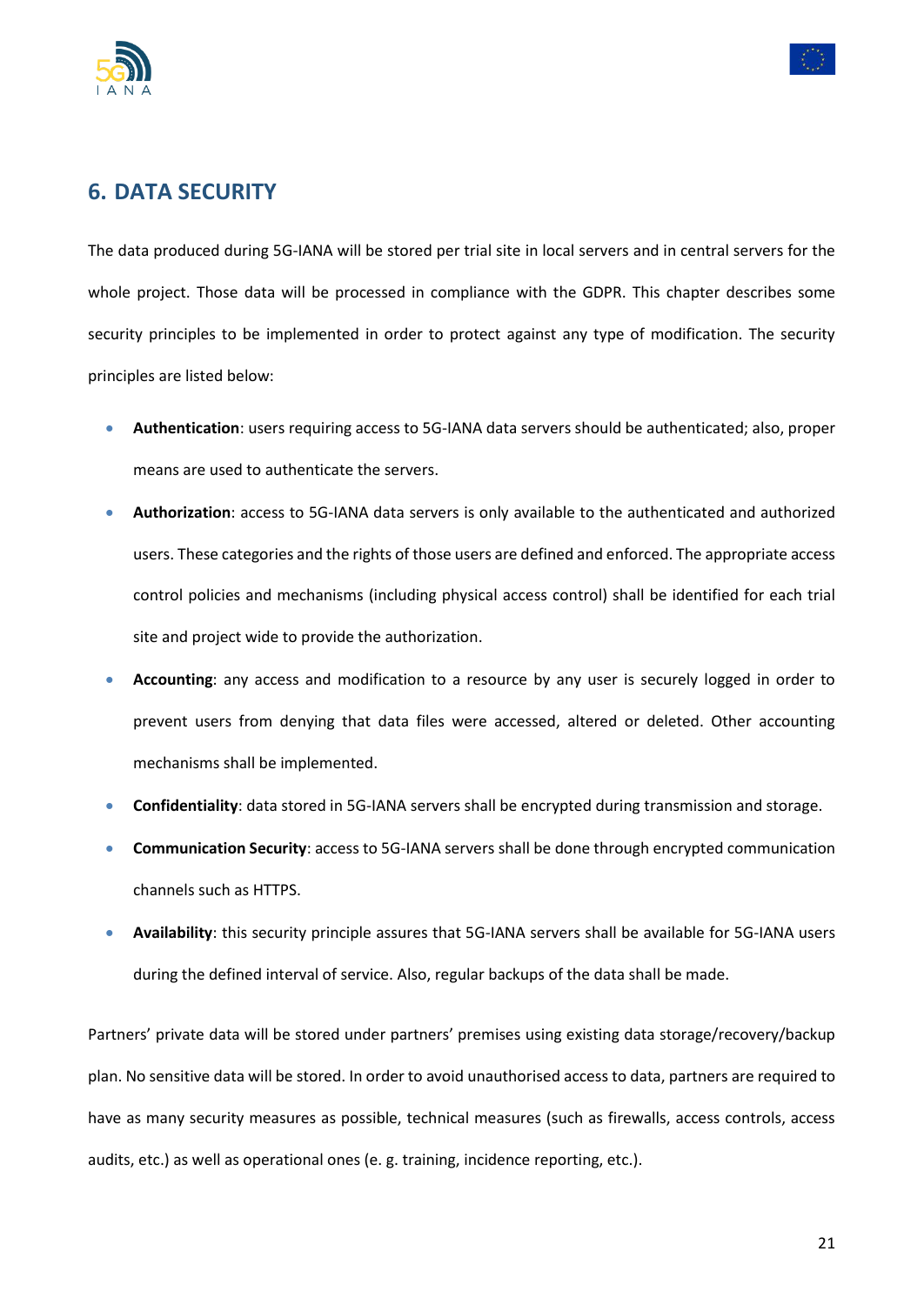



All open data will be safely stored in Zenodo, where a private GitLab installation will be also used to store all data that will not be openly available but will be shared by consortium members. Besides, code produced within the 5G-IANA project will be deposited on GitHub and on secure servers.

Internal administrative data are considered internal working material and will therefore be considered confidential for the internal use in reporting, under the 5G-IANA ethics protocols. GDPR needs to be applied so as to protect data and privacy, therefore, before making any content available, all data will be anonymised.